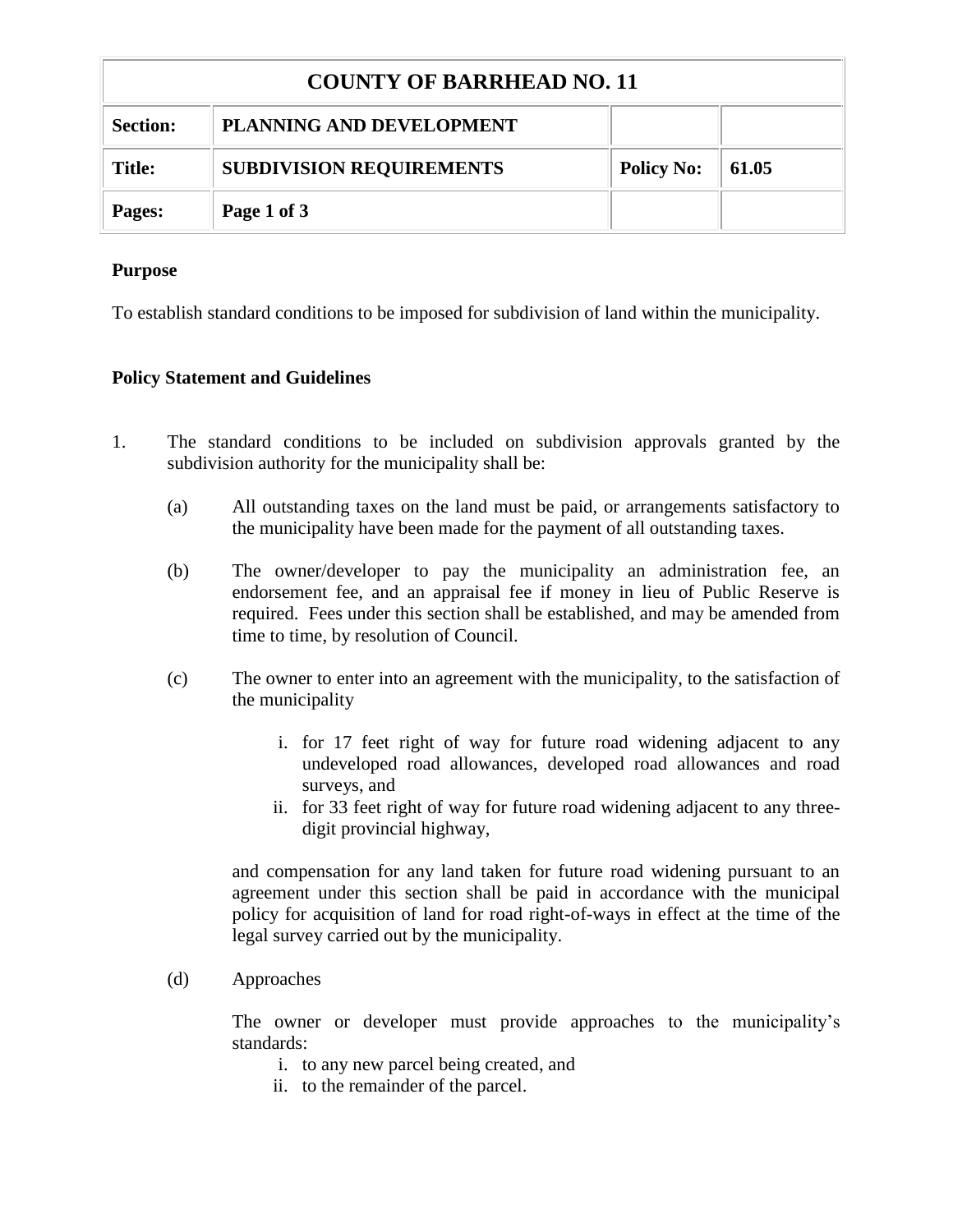| <b>COUNTY OF BARRHEAD NO. 11</b> |                                 |                   |       |  |
|----------------------------------|---------------------------------|-------------------|-------|--|
| <b>Section:</b>                  | PLANNING AND DEVELOPMENT        |                   |       |  |
| Title:                           | <b>SUBDIVISION REQUIREMENTS</b> | <b>Policy No:</b> | 61.05 |  |
| Pages:                           | Page 2 of 3                     |                   |       |  |

## (e) Access Roads

- i. Where one to four new parcels are being created where the public access to the parcel(s) does not meet the municipality's standards, the owner/developer must pay the full cost of constructing and gravelling the access road with gravel placed at a rate of 300 cubic yards per mile;
- ii. Where five or more new parcels are being created where the public access to the parcels does not meet the municipality's standards, the owner/developer must pay the full cost of constructing and gravelling the access road with gravel placed initially at a rate of 300 cubic yards per mile and one year later additional gravel shall be placed at the rate of 300 cubic yards per mile. The owner/developer must deposit cash or an Irrevocable Letter of Credit in an amount equal to an estimate prepared by the Public Works Superintendent for the additional gravel required to be placed one year following the first initial placement of gravel.

## (f) Interior Roads

- i. Where one to four new parcels are being created, the owner/developer, must pay the full cost of constructing and gravelling all interior roads with gravel placed at a rate of 300 cubic yards per mile;
- ii. Where five or more new parcels are being created, the owner/developer must pay the full cost of constructing and gravelling all interior roads with gravel placed initially at a rate of 300 cubic yards per mile and one year later additional gravel shall be placed at the rate of 300 cubic yards per mile. The owner/developer must deposit cash or an Irrevocable Letter of Credit in an amount equal to an estimate prepared by the Public Works Superintendent for the additional gravel required to be placed one year following the first initial placement of gravel.
- 2. On a subdivision approval issued by the municipality, the municipality may impose any additional conditions in accordance with provincial statutes and regulations, other than the standard conditions outlined in this policy.
- 3. Any construction and gravelling work required on a subdivision approval can be done by either the municipality or the owner/developer and in the case of the work being done by the owner/developer the municipal Public Works Superintendent shall inspect the work to ensure it meets municipal standards.